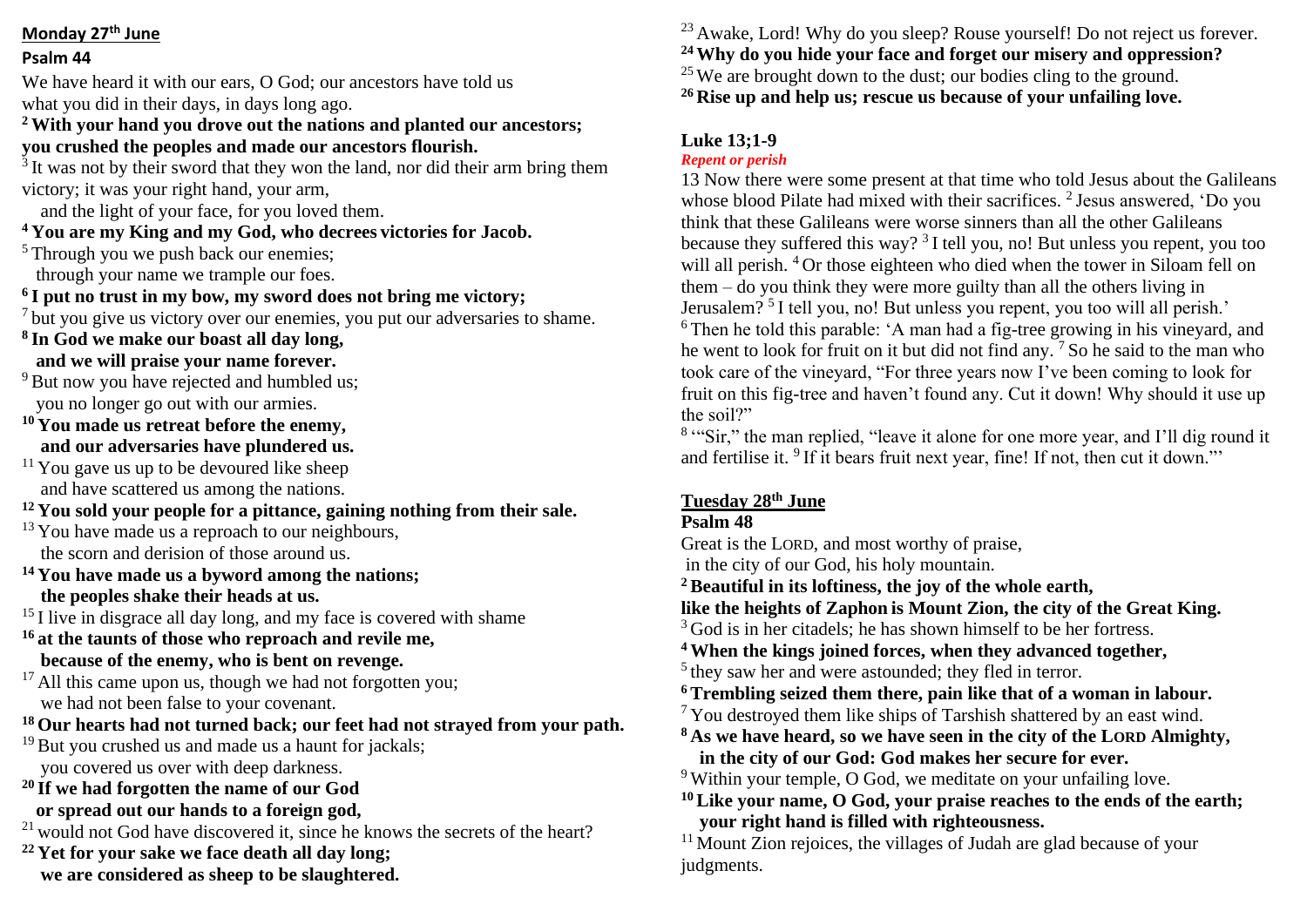#### **<sup>12</sup>Walk about Zion, go round her, count her towers,**

<sup>13</sup> consider well her ramparts, view her citadels, that you may tell of them to the next generation. **<sup>14</sup> For this God is our God for ever and ever; he will be our guide even to the end.**

#### **Luke13;10-21**

#### *Jesus heals a crippled woman on the Sabbath*

 $10$  On a Sabbath Jesus was teaching in one of the synagogues,  $11$  and a woman was there who had been crippled by a spirit for eighteen years. She was bent over and could not straighten up at all.  $^{12}$  When Jesus saw her, he called her forward and said to her, 'Woman, you are set free from your infirmity.' <sup>13</sup> Then he put his hands on her, and immediately she straightened up and praised God. <sup>14</sup> Indignant because Jesus had healed on the Sabbath, the synagogue leader said

to the people, 'There are six days for work. So come and be healed on those days, not on the Sabbath.'

<sup>15</sup> The Lord answered him, 'You hypocrites! Doesn't each of you on the Sabbath untie your ox or donkey from the stall and lead it out to give it water? <sup>16</sup> Then should not this woman, a daughter of Abraham, whom Satan has kept bound for eighteen long years, be set free on the Sabbath day from what bound her?'  $17$  When he said this, all his opponents were humiliated, but the people were delighted with all the wonderful things he was doing.

#### *The parables of the mustard seed and the yeast*

<sup>18</sup> Then Jesus asked, 'What is the kingdom of God like? What shall I compare it to? <sup>19</sup> It is like a mustard seed, which a man took and planted in his garden. It grew and became a tree, and the birds perched in its branches.'

 $^{20}$  Again he asked, 'What shall I compare the kingdom of God to? <sup>21</sup> It is like yeast that a woman took and mixed into about thirty kilograms of flour until it worked all through the dough.'

## **Wednesday 29th June**

#### **Psalm 71**

In you, LORD, I have taken refuge; let me never be put to shame.

**2 In your righteousness, rescue me and deliver me;**

## **turn your ear to me and save me.**

<sup>3</sup> Be my rock of refuge, to which I can always go; give the command to save me, for you are my rock and my fortress.

**<sup>4</sup> Deliver me, my God, from the hand of the wicked, from the grasp of those who are evil and cruel.**

<sup>5</sup> For you have been my hope, Sovereign LORD, my confidence since my youth.

#### **<sup>6</sup> From my birth I have relied on you; you brought me forth from my mother's womb. I will ever praise you.**

 $7$  I have become a sign to many; you are my strong refuge.

**<sup>8</sup> My mouth is filled with your praise, declaring your splendour all day long.**

<sup>9</sup> Do not cast me away when I am old;

do not forsake me when my strength is gone.

**<sup>10</sup> For my enemies speak against me; those who wait to kill me conspire together.**

 $11$  They say, 'God has forsaken him; pursue him and seize him, for no one will rescue him.'

## **<sup>12</sup> Do not be far from me, my God; come quickly, God, to help me.**

 $13$  May my accusers perish in shame; may those who want to harm me be covered with scorn and disgrace.

**<sup>14</sup> As for me, I shall always have hope; I will praise you more and more.**

 $15$  My mouth will tell of your righteous deeds, of your saving acts all day long – though I know not how to relate them all.

#### **<sup>16</sup> I will come and proclaim your mighty acts, Sovereign LORD; I will proclaim your righteous deeds, yours alone.**

<sup>17</sup> Since my youth, God, you have taught me,

and to this day I declare your marvellous deeds.

**<sup>18</sup>Even when I am old and grey, do not forsake me, my God, till I declare your power to the next generation, your mighty acts to all who are to come.**

<sup>19</sup> Your righteousness, God, reaches to the heavens, you who have done great things. Who is like you, God?

**<sup>20</sup>Though you have made me see troubles, many and bitter, you will restore my life again; from the depths of the earth you will again bring me up.**

 $21$  You will increase my honour and comfort me once more.

**<sup>22</sup> I will praise you with the harp for your faithfulness, my God;**

**I will sing praise to you with the lyre, Holy One of Israel.**

<sup>23</sup> My lips will shout for joy when I sing praise to you – I whom you have delivered.

**<sup>24</sup> My tongue will tell of your righteous acts all day long, for those who wanted to harm me have been put to shame and confusion.**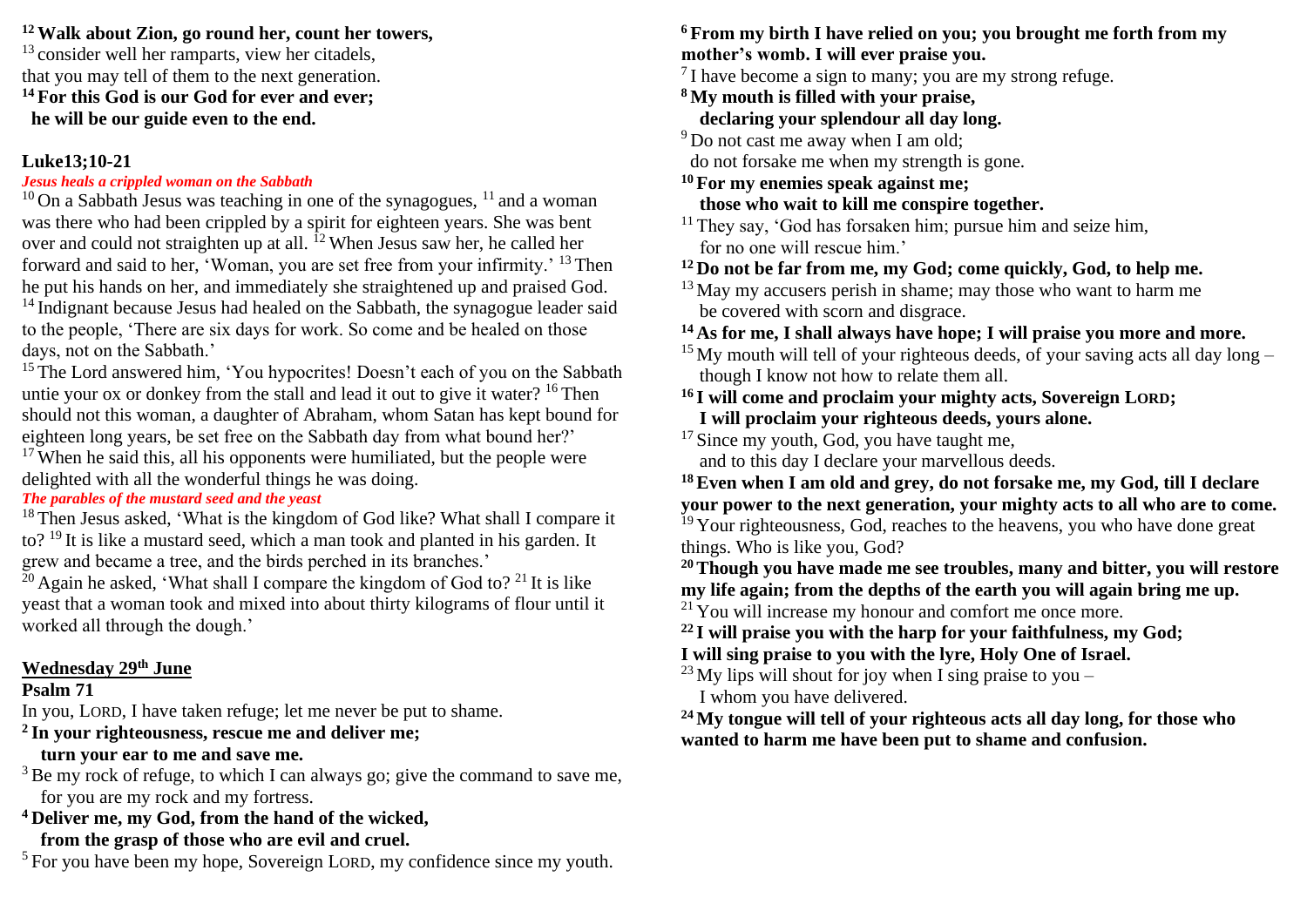#### **Luke 13;22-end**

#### *The narrow door*

 $22$  Then Jesus went through the towns and villages, teaching as he made his way to Jerusalem. <sup>23</sup> Someone asked him, 'Lord, are only a few people going to be saved?'

He said to them, <sup>24</sup> 'Make every effort to enter through the narrow door, because many, I tell you, will try to enter and will not be able to. <sup>25</sup> Once the owner of the house gets up and closes the door, you will stand outside knocking and pleading, "Sir, open the door for us."

'But he will answer, "I don't know you or where you come from."

 $26$  'Then you will say, "We ate and drank with you, and you taught in our streets."

 $27$  'But he will reply, "I don't know you or where you come from. Away from me, all you evildoers!"

 $28$  'There will be weeping there, and gnashing of teeth, when you see Abraham, Isaac and Jacob and all the prophets in the kingdom of God, but you yourselves thrown out. <sup>29</sup> People will come from east and west and north and south, and will take their places at the feast in the kingdom of God. <sup>30</sup> Indeed there are those who are last who will be first, and first who will be last.'

#### *Jesus' sorrow for Jerusalem*

 $31$  At that time some Pharisees came to Jesus and said to him, 'Leave this place and go somewhere else. Herod wants to kill you.'

 $32$  He replied, 'Go and tell that fox, "I will keep on driving out demons and healing people today and tomorrow, and on the third day I will reach my goal."

 $33$  In any case, I must press on today and tomorrow and the next day – for surely no prophet can die outside Jerusalem!

<sup>34</sup> 'Jerusalem, Jerusalem, you who kill the prophets and stone those sent to you, how often I have longed to gather your children together, as a hen gathers her chicks under her wings, and you were not willing.  $35$  Look, your house is left to you desolate. I tell you, you will not see me again until you say, "Blessed is he who comes in the name of the Lord."'

#### **Thursday 30th June**

#### **Psalm 57**

Have mercy on me, my God, have mercy on me, for in you I take refuge. I will take refuge in the shadow of your wings until the disaster has passed.

# **2 I cry out to God Most High, to God, who vindicates me.**

 $3$  He sends from heaven and saves me, rebuking those who hotly pursue me – God sends forth his love and his faithfulness.

**4 I am in the midst of lions; I am forced to dwell among ravenous beasts – men whose teeth are spears and arrows, whose tongues are sharp swords.**  $<sup>5</sup>$  Be exalted, O God, above the heavens; let your glory be over all the earth.</sup>

# **<sup>6</sup> They spread a net for my feet –I was bowed down in distress.**

**They dug a pit in my path –but they have fallen into it themselves.**

 $<sup>7</sup>$  My heart, O God, is steadfast, my heart is steadfast;</sup>

I will sing and make music.

**<sup>8</sup> Awake, my soul! Awake, harp and lyre! I will awaken the dawn.**

<sup>9</sup> I will praise you, Lord, among the nations; I will sing of you among the peoples.

**<sup>10</sup> For great is your love, reaching to the heavens; your faithfulness reaches to the skies.**

 $11$  Be exalted, O God, above the heavens; let your glory be over all the earth.

## **Luke 14;1-11**

### *Jesus at a Pharisee's house*

14 One Sabbath, when Jesus went to eat in the house of a prominent Pharisee, he was being carefully watched. <sup>2</sup> There in front of him was a man suffering from abnormal swelling of his body.<sup>3</sup> Jesus asked the Pharisees and experts in the law, 'Is it lawful to heal on the Sabbath or not?' <sup>4</sup> But they remained silent. So taking hold of the man, he healed him and sent him on his way.

<sup>5</sup> Then he asked them, 'If one of you has a child<sup>[a]</sup> or an ox that falls into a well on the Sabbath day, will you not immediately pull it out?' <sup>6</sup> And they had nothing to say.

<sup>7</sup> When he noticed how the guests picked the places of honour at the table, he told them this parable: <sup>8</sup> 'When someone invites you to a wedding feast, do not take the place of honour, for a person more distinguished than you may have been invited. <sup>9</sup> If so, the host who invited both of you will come and say to you, "Give this person your seat." Then, humiliated, you will have to take the least important place.  $^{10}$  But when you are invited, take the lowest place, so that when your host comes, he will say to you, "Friend, move up to a better place." Then you will be honoured in the presence of all the other guests. <sup>11</sup> For all those who exalt themselves will be humbled, and those who humble themselves will be exalted.'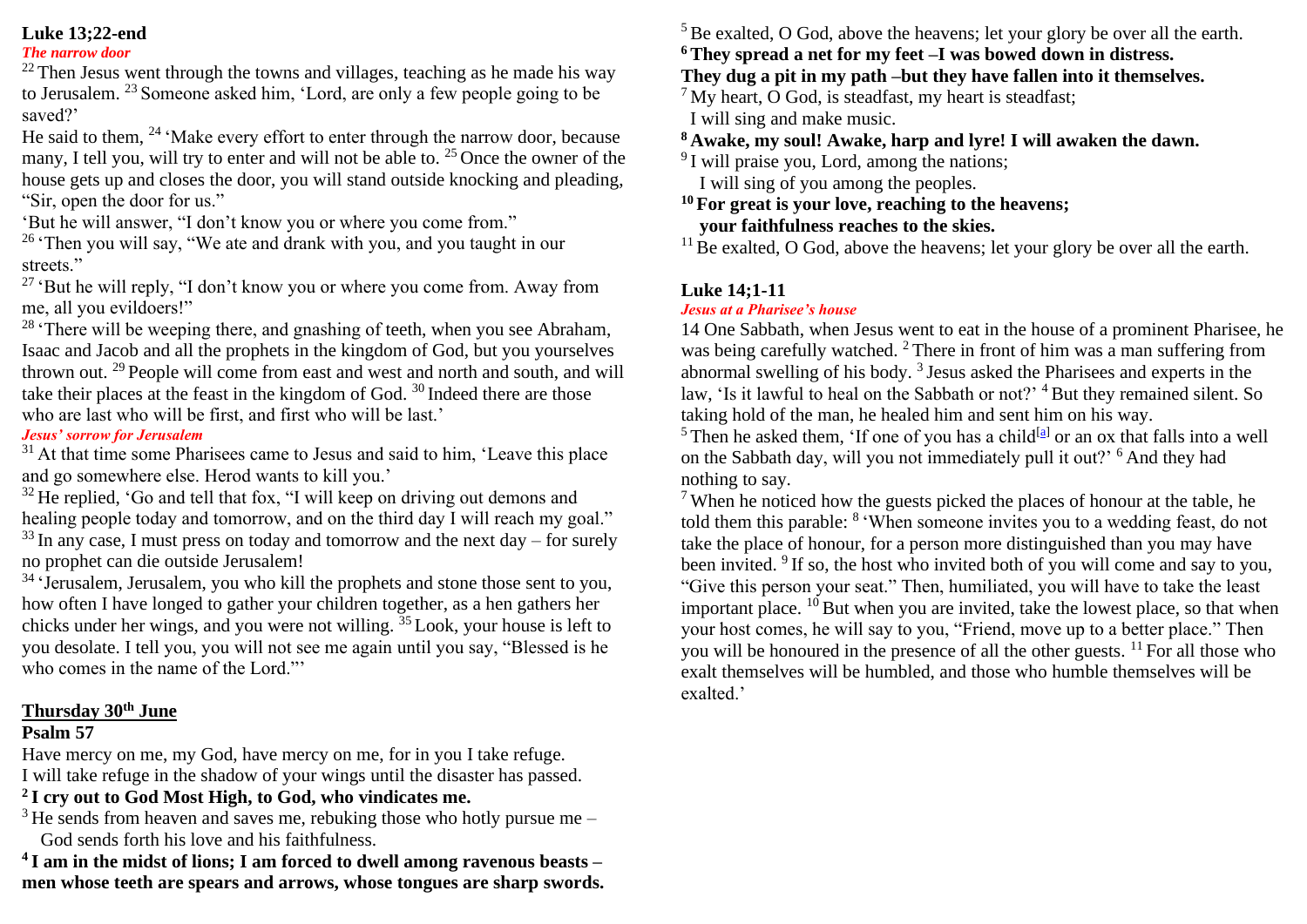**Friday 1st July Psalm 51**

Have mercy on me, O God, according to your unfailing love; according to your great compassion blot out my transgressions.

## **<sup>2</sup> Wash away all my iniquity and cleanse me from my sin.**

<sup>3</sup> For I know my transgressions, and my sin is always before me.

**<sup>4</sup> Against you, you only, have I sinned and done what is evil in your sight; so you are right in your verdict and justified when you judge.**

<sup>5</sup> Surely I was sinful at birth,

sinful from the time my mother conceived me.

**<sup>6</sup> Yet you desired faithfulness even in the womb;**

 **you taught me wisdom in that secret place.**

<sup>7</sup> Cleanse me with hyssop, and I shall be clean; wash me, and I shall be whiter than snow.

**<sup>8</sup> Let me hear joy and gladness; let the bones you have crushed rejoice.**

<sup>9</sup> Hide your face from my sins and blot out all my iniquity.

**<sup>10</sup> Create in me a pure heart, O God, and renew a steadfast spirit within me.**

- <sup>11</sup> Do not cast me from your presence or take your Holy Spirit from me.
- **<sup>12</sup> Restore to me the joy of your salvation**

 **and grant me a willing spirit, to sustain me.**

<sup>13</sup> Then I will teach transgressors your ways, so that sinners will turn back to you.

**<sup>14</sup> Deliver me from the guilt of bloodshed, O God, you who are God my Saviour, and my tongue will sing of your righteousness.**

<sup>15</sup> Open my lips, Lord, and my mouth will declare your praise.

**<sup>16</sup> You do not delight in sacrifice, or I would bring it; you do not take pleasure in burnt offerings.**

 $17$  My sacrifice, O God, is a broken spirit; a broken and contrite heart you, God, will not despise.

**<sup>18</sup> May it please you to prosper Zion, to build up the walls of Jerusalem.**  $19$  Then you will delight in the sacrifices of the righteous, in burnt offerings offered whole; then bulls will be offered on your altar.

# **Luke 14;12-24**

 $12$  Then Jesus said to his host, 'When you give a luncheon or dinner, do not invite your friends, your brothers or sisters, your relatives, or your rich neighbours; if you do, they may invite you back and so you will be repaid.  $^{13}$  But when you give a banquet, invite the poor, the crippled, the lame, the blind, <sup>14</sup> and you will be blessed. Although they cannot repay you, you will be repaid at the resurrection of the righteous.'

## *The parable of the great banquet*

<sup>15</sup> When one of those at the table with him heard this, he said to Jesus, 'Blessed is the one who will eat at the feast in the kingdom of God.'

<sup>16</sup> Jesus replied: 'A certain man was preparing a great banquet and invited many guests. <sup>17</sup> At the time of the banquet he sent his servant to tell those who had been invited, "Come, for everything is now ready."

<sup>18</sup> 'But they all alike began to make excuses. The first said, "I have just bought a field, and I must go and see it. Please excuse me."

 $19$  'Another said, "I have just bought five yoke of oxen, and I'm on my way to try them out. Please excuse me."

 $20$  'Still another said, "I have just got married, so I can't come."

<sup>21</sup> 'The servant came back and reported this to his master. Then the owner of the house became angry and ordered his servant, "Go out quickly into the streets and alleys of the town and bring in the poor, the crippled, the blind and the lame"

 $22$  "Sir," the servant said, "what you ordered has been done, but there is still room."

<sup>23</sup> 'Then the master told his servant, "Go out to the roads and country lanes and compel them to come in, so that my house will be full.  $^{24}$  I tell you, not one of those who were invited will get a taste of my banquet."'

## **Saturday 2nd July**

# **Psalm 68**

May God arise, may his enemies be scattered; may his foes flee before him.

- <sup>2</sup> May you blow them away like smoke as wax melts before the fire, may the wicked perish before God.
- <sup>3</sup> But may the righteous be glad and rejoice before God; may they be happy and joyful.
- <sup>4</sup> Sing to God, sing in praise of his name, extol him who rides on the clouds; rejoice before him – his name is the LORD.
- $5$  A father to the fatherless, a defender of widows, is God in his holy dwelling.
- $6$  God sets the lonely in families, he leads out the prisoners with singing; but the rebellious live in a sun-scorched land.
- <sup>7</sup> When you, God, went out before your people, when you marched through the wilderness,
- <sup>8</sup> the earth shook, the heavens poured down rain, before God, the One of Sinai, before God, the God of Israel.

<sup>9</sup> You gave abundant showers, O God; you refreshed your weary inheritance.  $10$  Your people settled in it, and from your bounty, God, you provided for the poor.